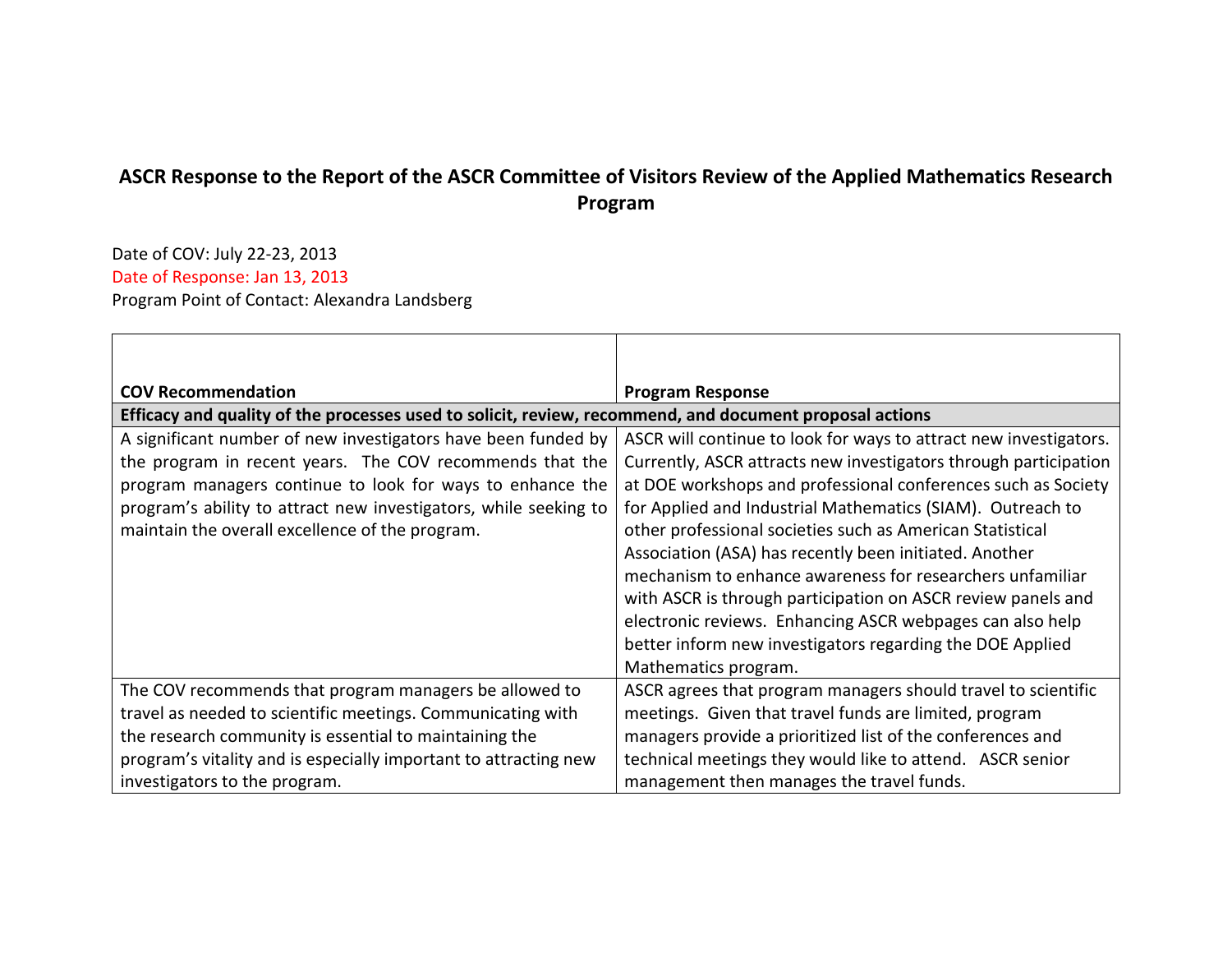| Regarding the CSGF program, the COV concurs with the 2011<br>report in recommending that the focus of the program be<br>expanded and funding doubled over the next five years. The<br>COV also recommends that the program remain within ASCR<br>and not be moved to the National Science Foundation.<br>The COV recommends that award rates for Applied                                                                                    | ASCR thanks the Committee for this comment.<br>ASCR will update the Applied Mathematics web pages and                                                                                           |  |
|---------------------------------------------------------------------------------------------------------------------------------------------------------------------------------------------------------------------------------------------------------------------------------------------------------------------------------------------------------------------------------------------------------------------------------------------|-------------------------------------------------------------------------------------------------------------------------------------------------------------------------------------------------|--|
| Mathematics Program solicitations be made publicly available.<br>This information would be useful to prospective proposal<br>submitters.                                                                                                                                                                                                                                                                                                    | provide this information for solicitations in 2013 and thereafter.                                                                                                                              |  |
| Efficacy and quality of the processes used to monitor active projects and programs                                                                                                                                                                                                                                                                                                                                                          |                                                                                                                                                                                                 |  |
| The COV recommends adding an annual center directors<br>meeting In order to enhance linkages among the three<br>Mathematical Multifaceted Integrated Capability Centers<br>(MMICCs). The meetings could serve to highlight technical<br>achievements and open problems could be shared to enable<br>opportunistic collaborations. Additionally, it could serve as a<br>forum to share lessons learned about effective center<br>management. | ASCR agrees with this recommendation and will add an annual<br>center directors' meeting.                                                                                                       |  |
| The COV recommends instituting the use of a standard<br>reporting format for the annual progress reports, including<br>length and description of information to be provided.                                                                                                                                                                                                                                                                | ASCR agrees that a standard reporting format is useful. ASCR<br>understands that a federal-wide standard format is being<br>developed and will implement that format as quickly as<br>possible. |  |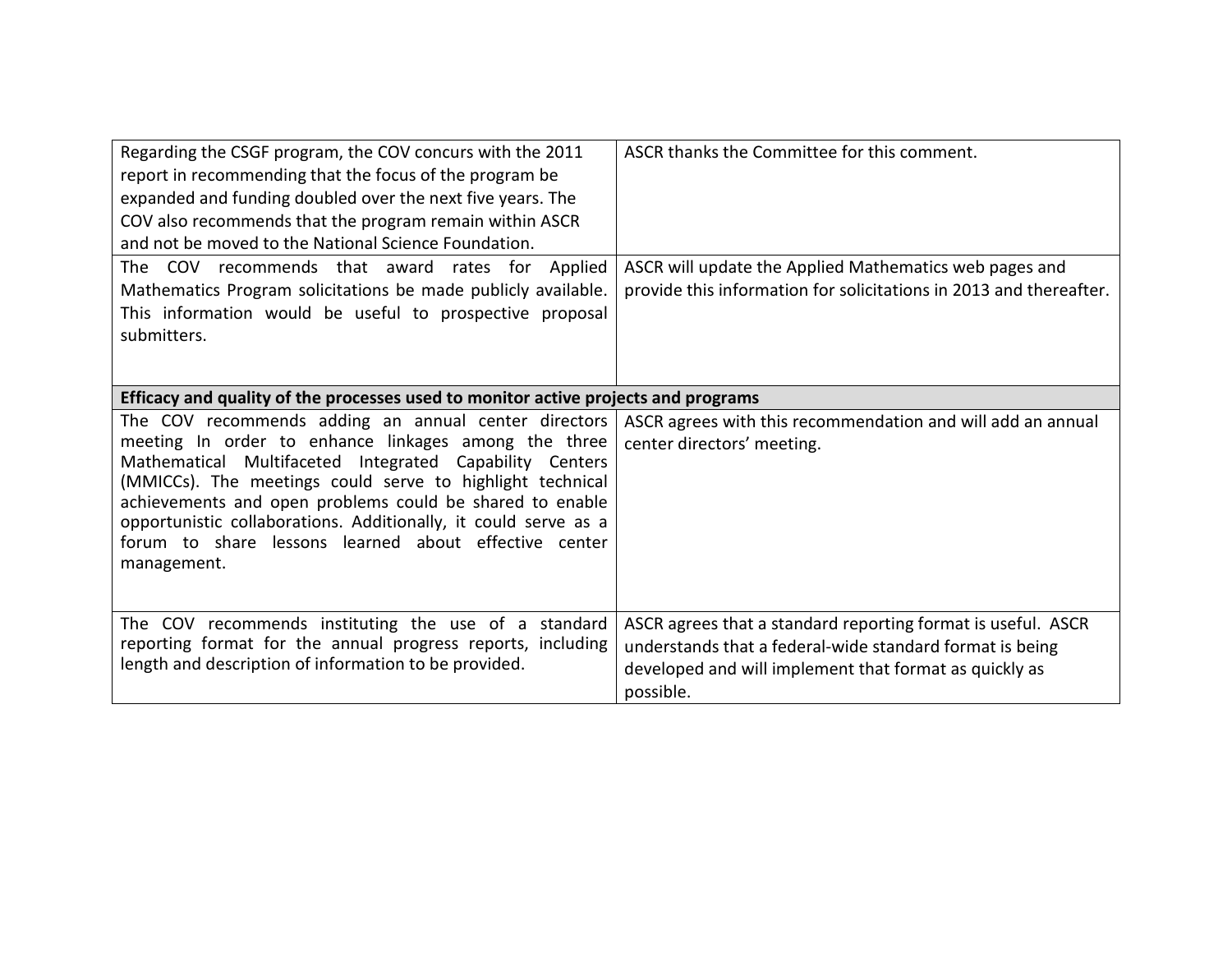| Within the boundaries defined by the DOE mission and available funding, comment on how the award process has affected the                                                                                                                                                                                                                                                                                                                                                                                                                                      |                                                                                                                                                                                                                                                                                                                                                                   |  |
|----------------------------------------------------------------------------------------------------------------------------------------------------------------------------------------------------------------------------------------------------------------------------------------------------------------------------------------------------------------------------------------------------------------------------------------------------------------------------------------------------------------------------------------------------------------|-------------------------------------------------------------------------------------------------------------------------------------------------------------------------------------------------------------------------------------------------------------------------------------------------------------------------------------------------------------------|--|
| breadth and depth of portfolio elements                                                                                                                                                                                                                                                                                                                                                                                                                                                                                                                        |                                                                                                                                                                                                                                                                                                                                                                   |  |
| The COV recommends that ASCR develop a short-term visitors<br>program with the MMICCs, with concomitant funding, to enable<br>promising researchers to develop collaborations with center<br>members. Even with a relatively modest investment, such a<br>program holds the potential for greatly increasing the scale and<br>scope of new capabilities developed at an MMICC by leveraging<br>research supported in large part through universities and other<br>agencies. It may also help to bring new researchers into the<br>Applied Mathematics Program. | ASCR will consider this recommendation. ASCR will discuss this<br>with the MMICC center directors and also examine other<br>visitors' program to determine an appropriate implementation<br>of such a program and the associated costs. Assuming strong<br>interest from the MMICCs and availability of funds, ASCR may<br>implement this recommendation in FY15. |  |
| The COV recommends investigating the addition of a new<br>interdisciplinary program of applied mathematics-statistics-<br>computer science-facilities that could drive the next generation<br>of fundamental research broadly applicable to the analysis of<br>experimental/observational facilities data.                                                                                                                                                                                                                                                     | ASCR will consider this recommendation as part of ASCR<br>strategic planning activities.                                                                                                                                                                                                                                                                          |  |
| The COV recommends that ASCR continue its outreach efforts<br>to professional societies and research communities through<br>sponsored workshops and conference attendance, as these are<br>critical to program development.                                                                                                                                                                                                                                                                                                                                    | ASCR agrees with this recommendation and will continue to<br>pursue outreach to the applied mathematics community<br>pending available funds for travel and for DOE-sponsored<br>workshops.                                                                                                                                                                       |  |